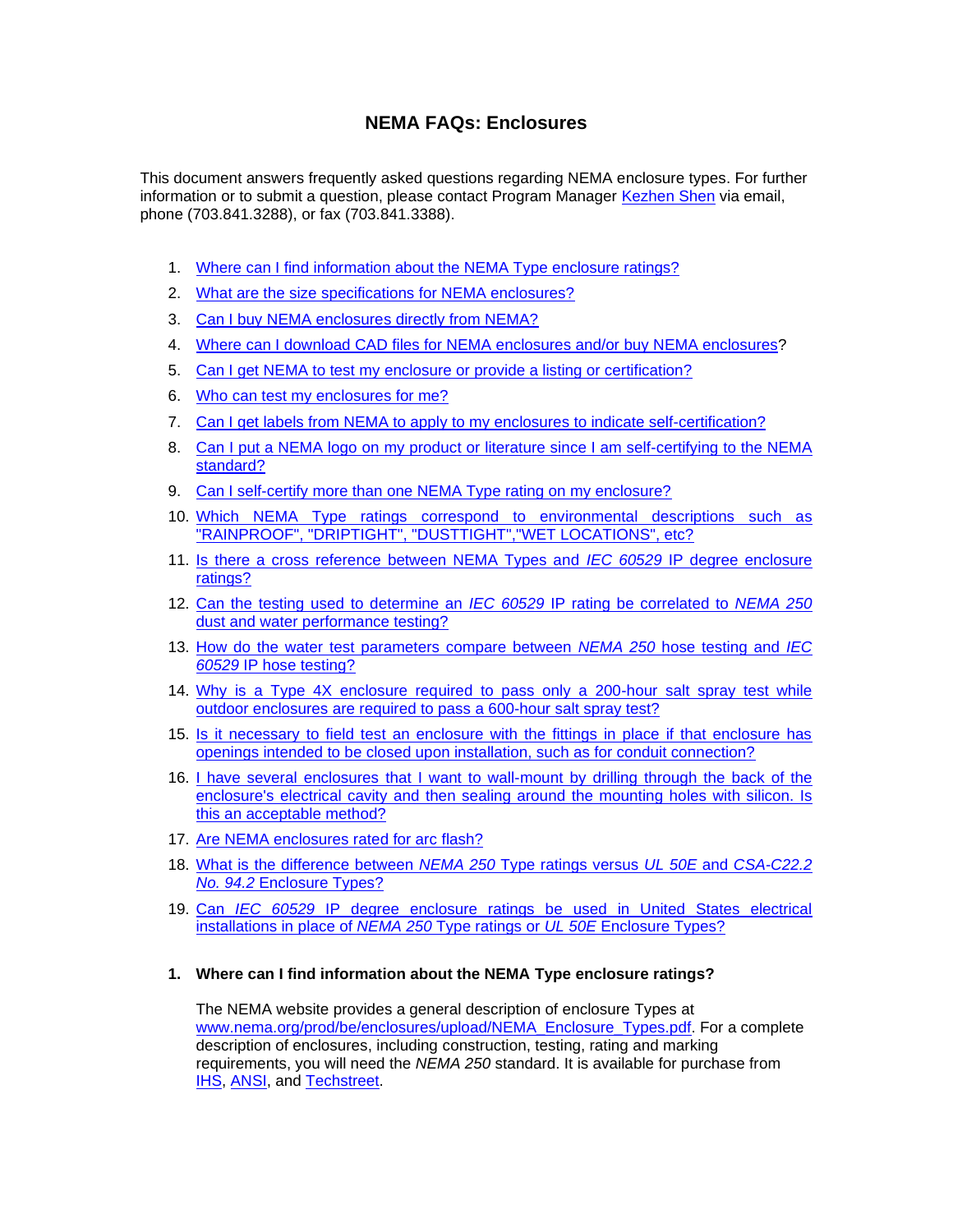# <span id="page-1-0"></span>**2. What are the size specifications for NEMA enclosures?**

There are no standard sizes for NEMA enclosures. The *NEMA 250* standard provides construction, testing, rating and marking requirements, but each manufacturer designs their own enclosures of any size. Furthermore, NEMA Type ratings can and do apply as well to the enclosures of many end-products other than solely cabinets and boxes.

# <span id="page-1-1"></span>**3. Can I buy NEMA enclosures directly from NEMA?**

NEMA does not manufacture or sell enclosures.

# <span id="page-1-2"></span>**4. Where can I download CAD files for NEMA enclosures and/or buy NEMA enclosures?**

Information about NEMA Member organizations that manufacture enclosures can be found at [https://www.nema.org/Products/Pages/Enclosures.aspx.](https://www.nema.org/Products/Pages/Enclosures.aspx)

# <span id="page-1-3"></span>**5. Can I get NEMA to test my enclosure or provide a listing or certification?**

NEMA standards are voluntary. NEMA is a Standards Development Organization (SDO), but is not a testing laboratory or a Certification Body (CB). Therefore, NEMA neither tests products nor certifies for listing that a product complies with a given NEMA standard or with any other organization's standards. A manufacturer can choose to self-certify that the product meets the enclosure requirements of *NEMA 250* or to seek independent, third-party certification (evaluation and testing) that the product complies with the NEMA standard. This manufacturer's decision is based on the requirements of the marketplace, e.g., a CB listing or mark may be required by a customer or by the Authority Having Jurisdiction (AHJ).

# <span id="page-1-4"></span>**6. Who can test my enclosures for me?**

NEMA is not affiliated with Certification Bodies or testing laboratories. To see a listing of testing facilities, go to [https://www.nema.org/Technical/The-ABCs-of-Conformity-](https://www.nema.org/Technical/The-ABCs-of-Conformity-Assessment/Pages/Useful-Links-Product-Testing-and-Certification.aspx)[Assessment/Pages/Useful-Links-Product-Testing-and-Certification.aspx.](https://www.nema.org/Technical/The-ABCs-of-Conformity-Assessment/Pages/Useful-Links-Product-Testing-and-Certification.aspx)

#### <span id="page-1-5"></span>**7. Can I get labels from NEMA to apply to my enclosures to indicate self-certification?**

No, NEMA does not provide labeling attesting to self-certification. NEMA is not Certification Body (CB).

# <span id="page-1-6"></span>**8. Can I put a NEMA logo on my product or literature since I am self certifying to the NEMA standard?**

No, the NEMA mark is a registered trademark of the National Electrical Manufacturers Association for its trade association services, and for its standards and publications, and it is to be used solely in connection with designating the National Electrical Manufacturers Association as the source of those goods and services. NEMA's registered trademark is not a certification or conformity assessment mark.

Members of NEMA are entitled to use the NEMA Member mark to signify dues-paying membership in NEMA; however, use of the NEMA Member mark must not be in close proximity to marks indicating certification or conformity assessment of specific products.

Everyone is permitted to identify complying self-certified products as "NEMA 4", or "NEMA 3R", etc. to signify a particular classification of product, both on the product and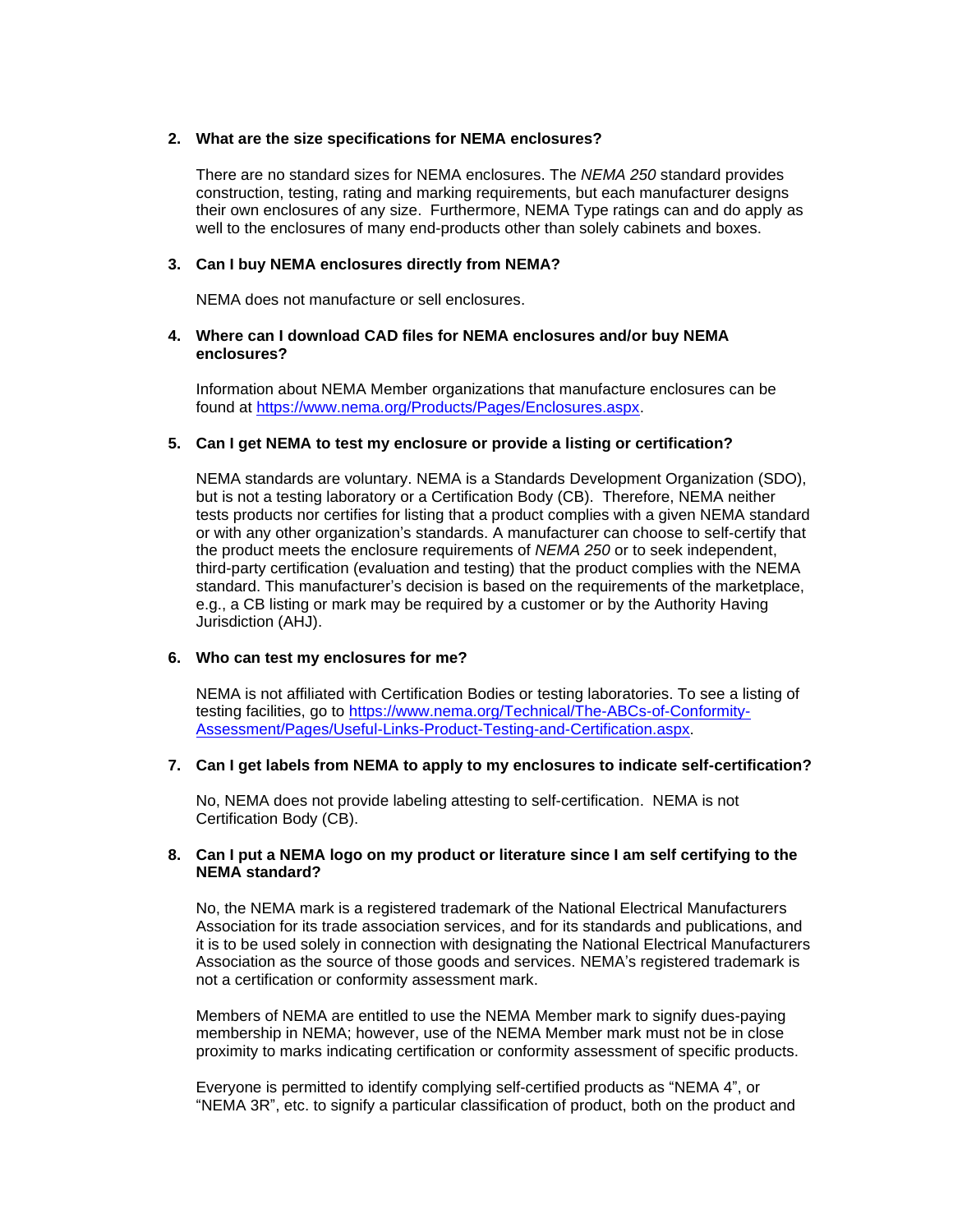within literature, but the NEMA registered trademark itself shall not be used in conjunction with that enclosure Type self-declaration.

# <span id="page-2-0"></span>**9. Can I self-certify more than one NEMA Type rating on my enclosure?**

Enclosures that meet the requirements for more than one type rating may be designated by a combination of type numbers, the smaller number being given first. The designation may include a combination of indoor, outdoor, hazardous location, and non-hazardous location ratings and any enclosure ratings conditional restrictions (e.g., "NEMA 4X Only When Door Closed") if they apply.

# <span id="page-2-1"></span>**10. Which NEMA Type ratings correspond to environmental descriptions such as "RAINPROOF", "DRIPTIGHT", "DUSTTIGHT", "WET LOCATIONS", etc.?**

The *NEMA 250* standard cross references some descriptive environmental ratings to enclosure Type ratings. The *NEMA 250* standard is available from IHS, ANSI, and Techstreet. Other cross references can be found in *NFPA 70*®, *National Electrical Code*®.

# <span id="page-2-2"></span>**11. Is there a cross reference between NEMA Types and** *IEC 60529* **IP degree enclosure ratings?**

It is not possible to state that an IP degree rating is equivalent to a NEMA Type designation. An IP degree rating only considers protection against ingress of solid foreign objects and ingress of water. The NEMA Types consider these protections but also consider other characteristics such as icing, and corrosion- and lubricant-resistance, and construction details. For this reason, it is possible to say that a NEMA Type rating is meets or exceeds an IP degree rating, but it is not possible to state that an IP degree rating is equivalent to a NEMA Type. Furthermore, the enclosure Type ratings of *NEMA 250* standard require that the enclosures are fully installed and ready-for-use, whereas IP degree ratings may apply to partially completed states of installation. Additional information is available from the [NEMA website.](https://www.nema.org/standards/view/a-brief-comparison-of-nema-250-and-iec-60529)

# <span id="page-2-3"></span>**12. Can the testing used to determine an** *IEC 60529* **IP rating be correlated to** *NEMA 250* **dust and water performance testing?**

The *NEMA 250* standard has correlation tables for this. Acceptance of such test data and the testing methodology by an independent, third-party Certification Body is a certification decision made solely by that CB; NEMA does not accredit or audit CBs. The *NEMA 250* standard is available from [IHS,](http://global.ihs.com/) [ANSI,](http://webstore.ansi.org/) and [Techstreet.](http://www.techstreet.com/)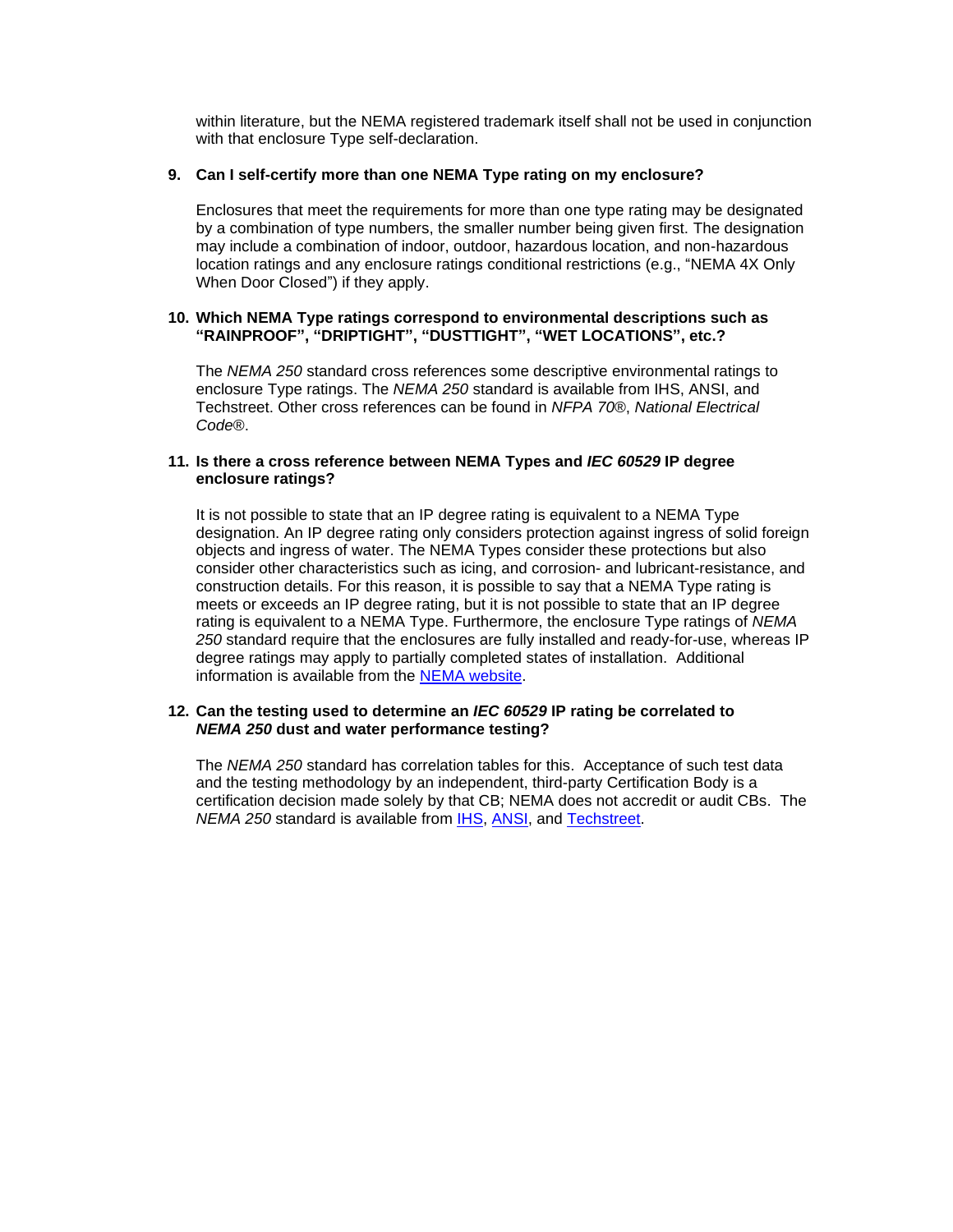# <span id="page-3-0"></span>**13. How do the water test parameters compare between** *NEMA 250* **hose testing and**  *IEC 60529* **IP hose testing?**

See the table below.

| <b>Fluid Dynamic Comparison of Ingress Water Tests</b> |                        |       |      |      |                    |          |                        |        |                  |           |                       |        |                       |       |                           |
|--------------------------------------------------------|------------------------|-------|------|------|--------------------|----------|------------------------|--------|------------------|-----------|-----------------------|--------|-----------------------|-------|---------------------------|
| Test                                                   | <b>Nozzle Diameter</b> |       |      |      | <b>Nozzle Area</b> |          | <b>Nozzle Pressure</b> |        | <b>Flow Rate</b> |           | <b>Fluid Velocity</b> |        | <b>Force on Plate</b> |       | Pump power <sup>[1]</sup> |
|                                                        |                        | (mm)  |      | (in) | (mm <sup>2</sup> ) | $(in^2)$ | (kPa)                  | (psi)  | (L/min)          | (gal/min) | (m/s)                 | (ft/s) | (N)                   | (Ibf) | (W)                       |
| Type 3                                                 | 25.40                  |       |      | 1.0  | 506.71             | 0.785    | 15.59                  | 2.26   | 170.0            | 45.0      | 5.59                  | 18.38  | 15.89                 | 3.57  | 52.0                      |
| IP X <sub>5</sub>                                      |                        | 6.30  |      | 0.25 |                    | 0.048    | 22.27                  | 3.23   | 12.5             | 3.3       | 6.68                  | 21.92  | 1.39                  | 0.31  | 5.5                       |
| Type 4                                                 |                        | 25.40 |      | 1.0  |                    | 0.785    | 31.06                  | 4.51   | 240.0            | 65.0      | 7.89                  | 26.54  | 33.15                 | 7.45  | 146.2                     |
| IP X6                                                  | 12.50                  |       | 0.49 |      | 122.72             | 0.190    | 91.95                  | 13.34  | 100.0            | 26.42     | 13.58                 | 44.55  | 22.61                 | 5.08  | 180.3                     |
|                                                        | A                      | в     | А    | в    |                    |          |                        |        |                  |           |                       |        |                       |       |                           |
| IP X9                                                  | .50                    | 0.75  | 0.06 | 0.03 | 3.53               | 0.006    | 2494.25                | 361.75 | 15.0             | 4.0       | 70.74                 | 230.70 | 17.73                 | 3.99  | 733.6                     |

[1] Assumes 85% efficiency

#### Ingress Water Test Criteria Comparison

| Test              |                         | <b>Distance From Sample</b> | <b>Nozzle Direction</b>                                     | <b>Test Duration</b>                                                                                                                      | <b>Pass Criteria</b>           |  |
|-------------------|-------------------------|-----------------------------|-------------------------------------------------------------|-------------------------------------------------------------------------------------------------------------------------------------------|--------------------------------|--|
|                   | (m)                     | (f <sup>t</sup> )           |                                                             |                                                                                                                                           |                                |  |
| Type 3            | $3.0 - 3.7$             | $10 - 12$                   | Seams, Joints,<br><b>Operating Mechanisms</b>               | Nozzle shall be moved along each test point at a rate of<br>0.25 in./sec (6.35 mm/sec)                                                    | <b>Ingress Not Allowed</b>     |  |
| IP X <sub>5</sub> | $2.5 - 3$               | $8.2 - 9.8$                 | <b>All Directions</b>                                       | 1 min/m <sup>2</sup> of enclosure surface (minimum 3 minutes)                                                                             | Ingress Allowed <sup>[4]</sup> |  |
| Type 4            | $3.0 - 3.7$             | $10 - 12$                   | Seams, Joints,<br><b>Operating Mechanisms</b>               | Nozzle shall be moved along each test point at a rate of<br>0.25 in./sec (6.35 mm/sec)                                                    | <b>Ingress Not Allowed</b>     |  |
| IP X <sub>6</sub> | $2.5 - 3$               | $8.2 - 9.8$                 | <b>All Directions</b>                                       | 1 min/m <sup>2</sup> of enclosure surface (minimum 3 minutes)                                                                             | Ingress Allowed <sup>[4]</sup> |  |
| IP X9             | $0.1^{[2]} - 0.2^{[3]}$ | $0.33 - 0.65$               | 0°, 30°, 60°, 90° $^{[2]}$<br>All Directions <sup>[3]</sup> | 30 seconds per position [2]<br>$1 \text{ min/m}^2$ of enclosure surface excluding mounting surfaces<br>(minimum 3 minutes) <sup>[3]</sup> | Ingress Allowed <sup>[4]</sup> |  |

[2] For turntable method on small enclosures.

[3] For large enclosures

[4] Shall not be sufficient to interfere with operation, deposit on insulation parts, reach live parts, or accumulate near cable ends.

#### <span id="page-3-1"></span>**14. Why is a Type 4X enclosure required to pass only a 200-hour salt spray test while outdoor enclosures are required to pass a 600-hour salt spray test?**

*NEMA 250* test requirements state that all outdoor enclosures and concurrently a G90 galvanized sheet steel test specimen are subjected to 600 hours of salt spray and the enclosures are compared to that G90 galvanized sheet steel test specimen.

In accordance with Table 5-1D, after the aforementioned 600-hour salt spray test exposure and comparison, Type 4X enclosures (as well as Type 3RX, 3X, 3SX, and 6P enclosures) and concurrently an American Iron & Steel Institute (AISI) type 304 stainless steel test specimen, are additionally subjected to another 200 hours of salt spray and then these corrosion resistant enclosures are compared to that AISI type 304 stainless steel test specimen.

#### <span id="page-3-2"></span>**15. Is it necessary to field test an enclosure with the fittings in place if that enclosure has openings intended to be closed upon installation, such as for conduit connection?**

The fittings are to be independently tested to a Type rating equal to or better than the enclosure's Type rating on which they are intended to be installed. The assembly of the enclosure with the fittings installed is not required to be field tested. A field-installed assembly's overall Type rating is always limited by the least severe Type rating of all the components involved ("the weakest link in the chain").